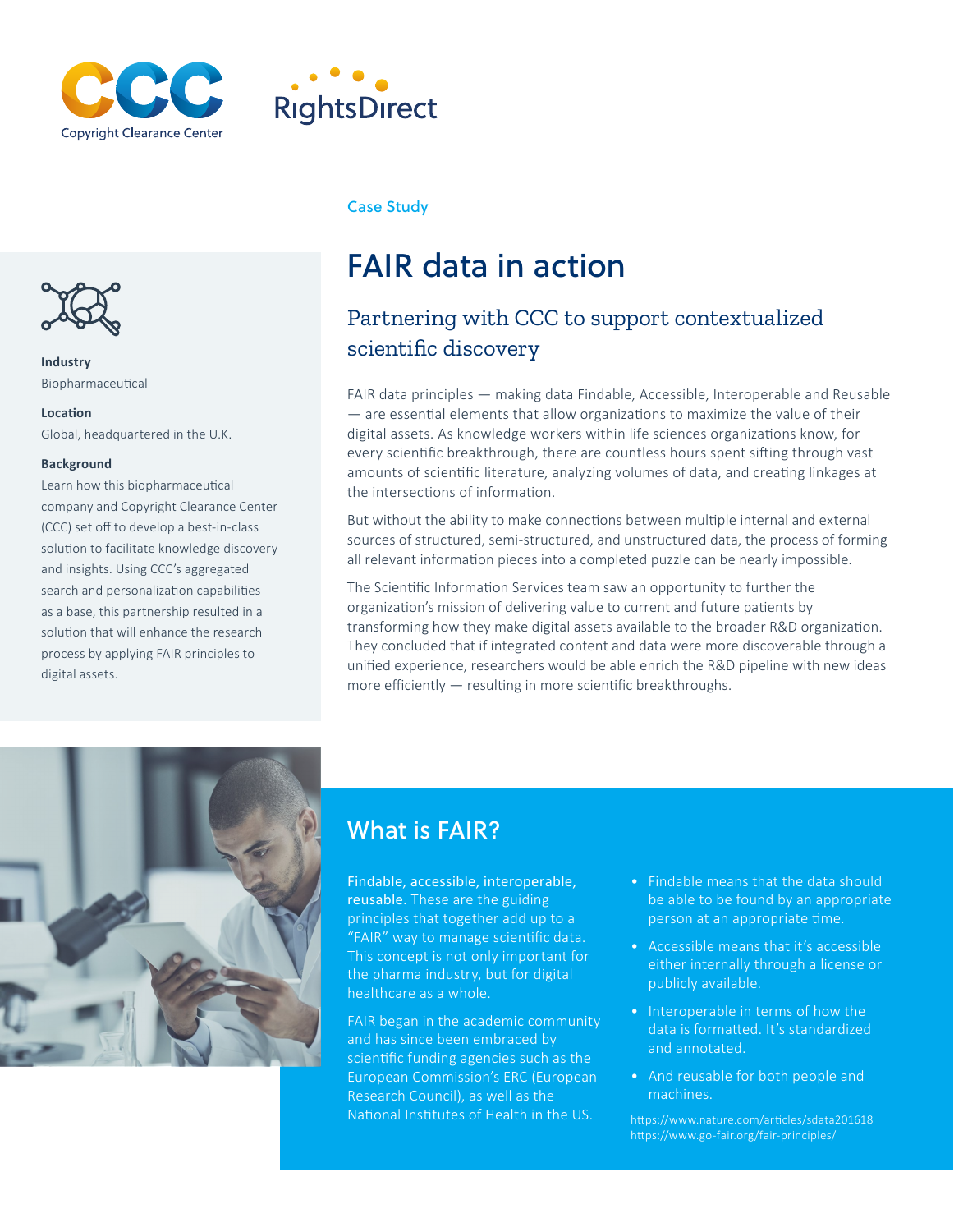# What's in a data source integration?

The unified data sources now comprise:



# The fair opportunity

The company's Scientific Information Services team identified several core themes as part of a content analytics and enrichment strategy, building from content unification through an aggregation platform, to data enrichment and search, to exploration and data analytics

These themes would enable the company to achieve key overarching objectives such as:

- Realize the full value of digital assets
- Offer the organization best-in-class discovery and insight-generation technology
- Support multiple discovery workflows
- Leverage digital rights and licenses

However, their researchers faced three main obstacles in achieving these objectives:

- Fear of missing information: For researchers to be able to trust their results, they needed to have access to all relevant information.
- Lack of unified data: Researchers needed a wide spectrum of data at their disposal, from internal items such as market research reports and meeting posters produced by internal researchers, to external information including grant funding information, meeting abstracts, and published full-text journal articles. But often, this information was siloed in different departments and available through disparate products, making it difficult to obtain.
- Synthesizing information to discover insights: When dealing with disparate content and data sources, it's no surprise that their exploratory research was overwhelming. Not only was the ability to access information crucial, but researchers also needed to be able to easily separate the signal from the noise by identifying outliers that could yield scientific insights. "We need to constantly explore the fringes of our mainstream assets," was how one researcher expressed this sentiment.

Simply put: Researchers needed access to all relevant information, from a wide spectrum of sources, and the data environment needed to support computable workflows and advanced analytics.

# The solution

CCC's platform capabilities in contextualized discovery, enhanced by machine learning, enable individuals to find the right content at the right time. Building on this foundation, the company and CCC collaborated to define workflow features based on user need and requests. Additionally, the custom branding throughout the tool conveyed to researchers that they were using a solution unique to their organization.

Today, these are some of the key features they utilize:

- Unified search experience: Using a scalable integration framework of data source connectors, researchers now have a single access point that brings together more than 10 data types, comprising more than 120 million records.
- Personalized experience: Through both explicit and implicit personalization, the solution displays the data and content most meaningful to each user. User topic and data source preferences, search activity, sharing, purchasing history, and more are taken into consideration.
- Dynamic data visualizations: Now, researchers can explore connections between scientific concepts more easily with dynamic visualizations of semantically enriched data.